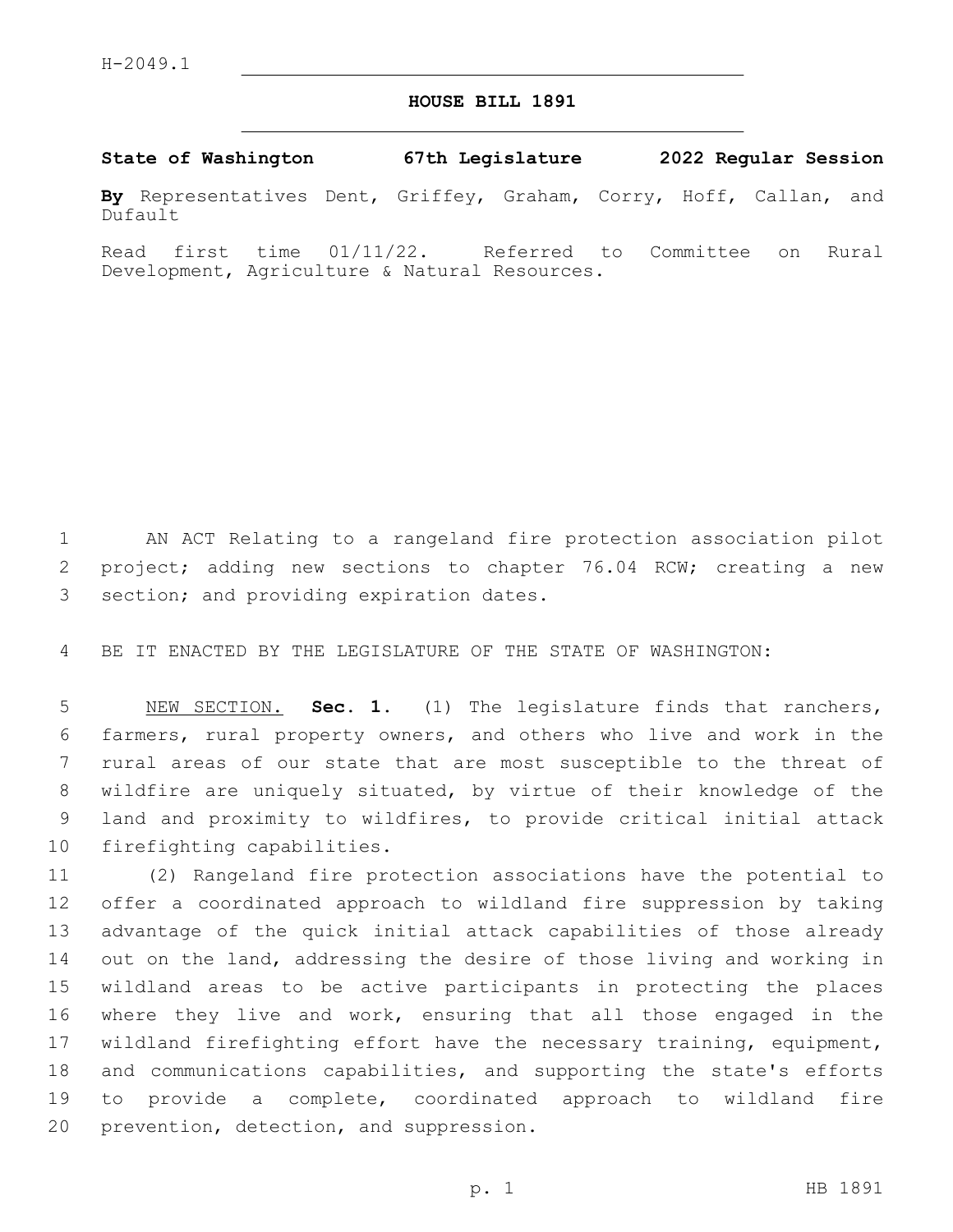(3) Accordingly, it is the intent of the legislature that the department of natural resources implement a five-year pilot project in three locations in eastern Washington in order to assess the effectiveness of rangeland fire protection associations in 5 Washington.

 NEW SECTION. **Sec. 2.** A new section is added to chapter 76.04 7 RCW to read as follows:

 (1) The department shall conduct a rangeland fire protection association pilot project in order to better assess the measures needed to ensure the safe and effective operation of rangeland fire protection associations. The pilot project must be conducted in the locations specified in subsection (4) of this section. The pilot project must be operational by the beginning of the calendar year 2023 fire season and must conclude at the end of the calendar year 15 2026 fire season.

 (2) The operations of rangeland fire protection associations must comply with the requirements established in sections 3 through 5 of this act. In addition, in implementing this pilot project, the 19 department:

 (a) May develop and publish recommendations concerning the formation, management, operation, and training of members of a 22 rangeland fire protection association;

 (b) Shall, prior to entering into an agreement with a rangeland 24 fire protection association, and annually thereafter, review and inspect the rangeland fire protection association for the following:

 (i) The governance and management structure of the rangeland fire 27 protection association;

28 (ii) The adequacy of liability insurance; and

 (iii) The training of all rangeland fire protection association 30 personnel; and

 (c) May enter into agreements with fire protection districts and regional fire protection service authorities within the pilot project area described in subsection (4) of this section, in order to implement a rangeland fire protection firefighting program utilizing 35 volunteer firefighters.

 (3) A rangeland fire protection association operating as part of the pilot project authorized by this act may enter into agreements with fire protection service agencies for the detection, prevention, or suppression of fires. Subject to the approval of the department,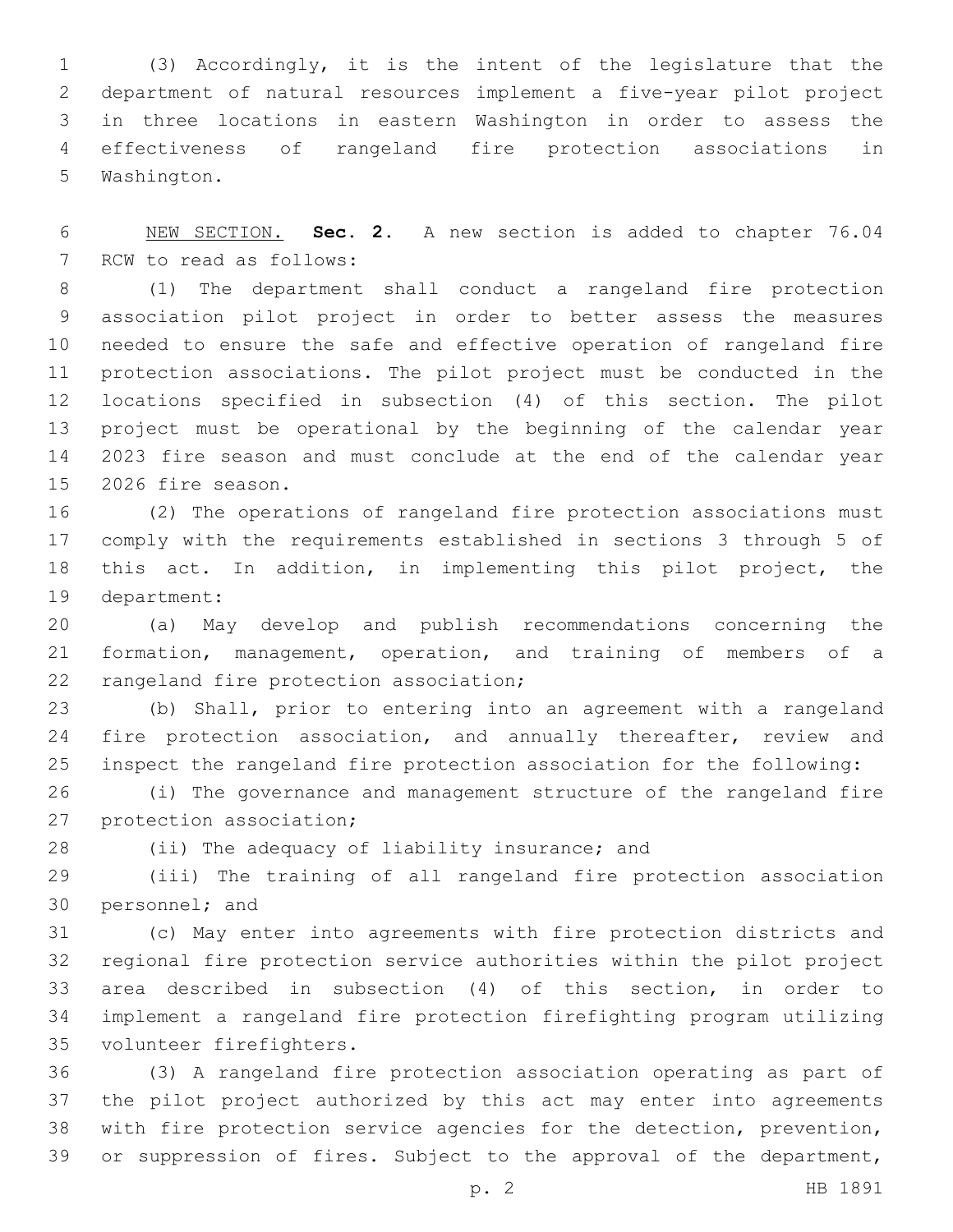the fire protection service agency may negotiate the form and content 2 of the agreement, and may determine the safety, administrative, and training requirements that must be met in order for the rangeland fire protection association to enter into an agreement.

5 (4) The department shall conduct the rangeland fire protection 6 association pilot project in three separate areas east of the crest 7 of the Cascade mountains.

 (5) The department shall submit a report on the pilot project to the appropriate committees of the legislature at the conclusion of the pilot project. The report is due by November 15, 2026. The report must address, at a minimum, the following elements:

12 (a) Safety;

13 (b) Training;

14 (c) Funding;

15 (d) Governance;

16 (e) Operations and effectiveness; and

17 (f) Communication and coordination with other fire protection 18 service agencies.

19 (6) This section expires June 30, 2027.

20 NEW SECTION. **Sec. 3.** A new section is added to chapter 76.04 21 RCW to read as follows:

22 (1) The definitions in this subsection apply throughout sections 23 2 through 5 of this act unless the context clearly requires 24 otherwise.

25 (a) "Member" means an individual who has been appointed by a 26 rangeland fire protection association to perform fire detection, 27 prevention, and suppression services.

 (b) "Rangeland fire protection association" means a nonprofit corporation or nonprofit unincorporated association that has entered into an agreement for the detection, prevention, or suppression of wildfires with any agency of the state of Washington or any fire 32 protection service agency.

 (2) This section applies only to rangeland fire protection associations operating pursuant to the pilot project established in section 2 of this act. No person may form or participate in a rangeland fire protection association except pursuant to the pilot 37 project established in section 2 of this act.

38 (3) This section expires June 30, 2027.

p. 3 HB 1891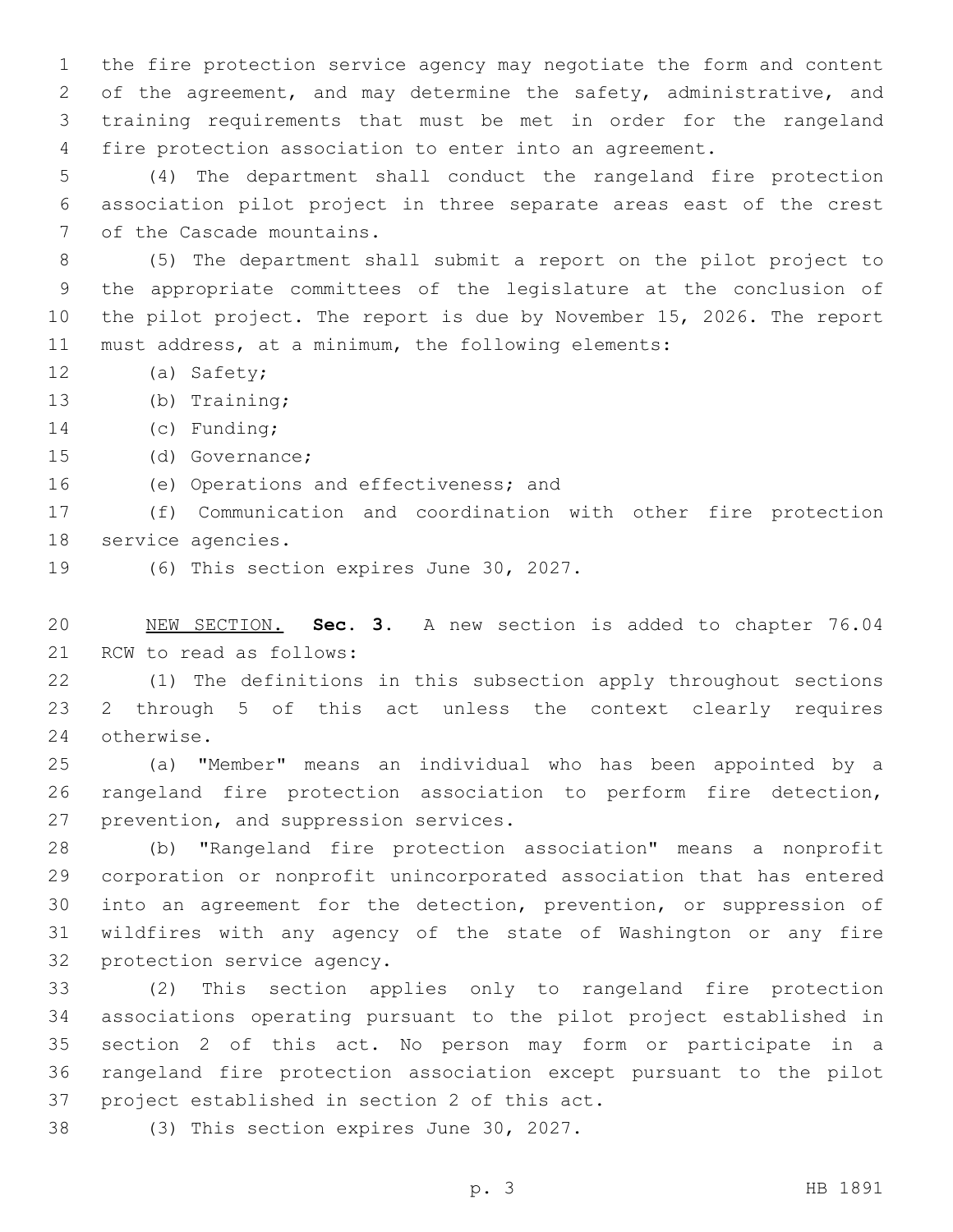NEW SECTION. **Sec. 4.** A new section is added to chapter 76.04 2 RCW to read as follows:

 (1) Persons engaged in the detection, prevention, and suppression of wildfires outside of the boundaries of a local, regional, or state fire protection service agency may act together for the mutual benefit of the members and their communities in nonprofit associations or unincorporated associations. Such an association must include in its name "rangeland fire protection association." Such an association is authorized to enter into agreements with fire protection service agencies, as defined in RCW 52.12.160, for the detection, prevention, or suppression of wildfires.

 (2) The rangeland fire protection association shall identify the physical boundaries within which it will provide detection, prevention, and suppression of wildfire services and resources. The service boundaries of a rangeland fire protection association may be adjacent to department protected lands, as defined in RCW 76.04.005. 17 The operations of a rangeland fire protection association may, on an occasional and temporary basis, extend beyond its boundaries and onto department protected lands for the purpose of attempting to extinguish or control a wildland fire consistent with RCW 76.04.770.

 (3) The rangeland fire protection association must have liability 22 insurance.

 (4) The provisions of this chapter do not require a person or a person's agent to be a member of a rangeland fire protection association in order to suppress a fire occurring on the person's property or fires that pose a threat to the person's property.

 (5) This section applies only to rangeland fire protection associations operating pursuant to the pilot project established in section 2 of this act. No person may form or participate in a rangeland fire protection association except pursuant to the pilot 31 project established in section 2 of this act.

32 (6) This section expires June 30, 2027.

 NEW SECTION. **Sec. 5.** A new section is added to chapter 76.04 34 RCW to read as follows:

(1) Rangeland fire protection association members must:

36 (a) Be at least 18 years old;

 (b) During all fire suppression activities, use and maintain personal protective equipment that meets published standards of the Washington state department of natural resources or United States